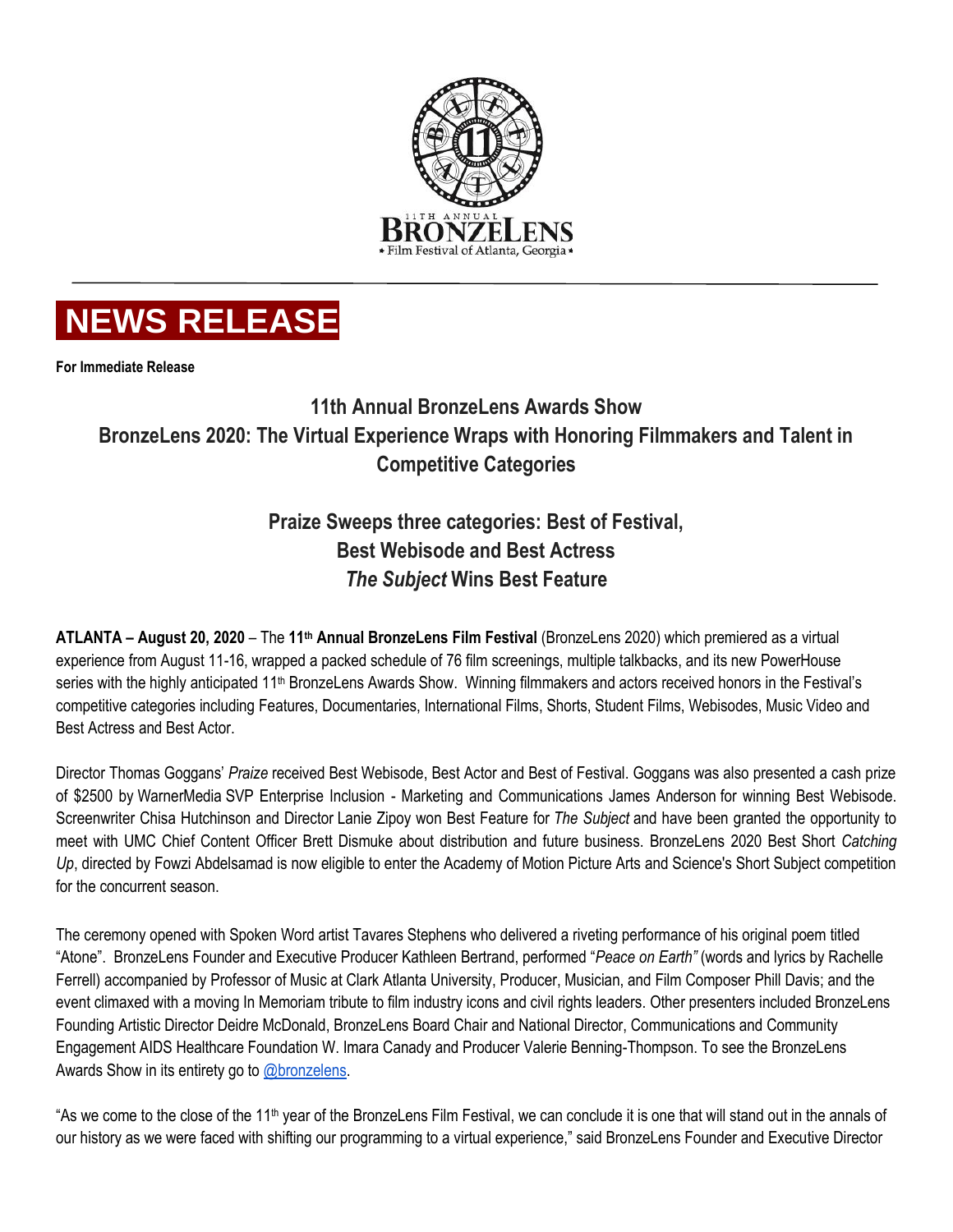Kathleen Bertrand. "Regardless of the pandemic, we never wavered in our commitment to celebrate diverse filmmakers from around the world and to provide them with a platform for bringing their stories to life. Congratulations to all of our 2020 BronzeLens winners."

The complete list of BronzeLens Best of Festival Awards are as follows:

# **BEST OF FESTIVAL**

**Praize** Thomas Goggans, Director

### **AUDIENCE AWARD**

**No Ordinary Love** Chyna Robinson, Director

**BEST SHORT Catching Up** Fowzi Abdelsamad, Director

# **BEST MUSIC VIDEO**

**Hesar (Gate)** Nomadic Alternative & Farnaz Ohadi, Directors

**BEST STUDENT FILM Our Home Here** Angela Chen, Director

**BEST WEBISODE Praize** Thomas Goggans, Director

# **BEST DOCUMENTARY**

**Thumbs Up for Mother Universe: Stories from the Life of Lonnie Holley** George King, Director

# **BEST SHORT DOCUMENTARY**

**Quiet No More: The Struggle of Reverend Sharon Risher** Eléonore Hamelin, Director

# **BEST SOUTHERN SHORT DOCUMENTARY**

**Watching the Storm** Sheena D. Carter, Director

# **BEST INTERNATIONAL FEATURE**

**In Dark Places** Michael Bennett, Director

### **BEST FEATURE**

**The Subject** Lanie Zipoy, Director

# **BEST ACTOR**

**James Anthony** Crossroads (Rodney)

## **BEST ACTRESS**

**Kei Landa Rembert** Praize (Davida)

The first ever virtual BronzeLens Festival, provided completely free of charge on various online platforms, presented 76 official selections from 11 countries. The categories included shorts, features, documentaries, short documentaries, music videos, and webisodes from an international cadre of filmmakers representing the United States, Belgium, Israel, Canada, Jamaica, New Zealand, Pakistan, Poland, South Africa, and Switzerland.

New to this year's schedule was the Festival's dynamic panel series PowerHouse on BronzeLens Live which featured high-profile producers, actors and industry executives including blockbuster producer Will Packer, actor Omari Hardwick, writer/director Felecia Pride, writer/showrunner Karin Gist, Educator/Consultant Judiffier Pearson and ARRAY President Tilane Jones. Film and TV industry power couples Salli Richardson Whitfield and Dondré Whitefield; Angi Bones and Derrick Doose; Denise Burse Fernandez and Peter Fernandez discussed working together in the industry.

Members of The Reel Divas of Atlanta, a coalition of writers/directors/producers/showrunners based in Atlanta discussed producing in the pandemic. The PowerHouse panel included Producer Dianne Ashford**,** Digital Content Producer Lisa Cunningham**,**  Producer/Showrunner Shante Paige**,** Writer/Producer Cas Siggers Beedles, Producer/Director/Writer Gieava Stinchcomb**,** Producer Tamra Simmons, Producer/Creator Ty Johnston and Producer Angi Bones.

BronzeLens' signature events successfully returned to the Festival; Sunday Brunch with the Brothers presented a frank conversation about the film and television business and overcoming diversity moderated by Producer/Director, President and CEO of Bobbcat Films Roger M. Bobb with panelists Actors Darrin Henson, Carl Anthony Payne, Film and TV Director, President and Partner of Tri Destined Studios Trey Haley and UMC Chief Content Officer Brett Dismuke. In addition, BronzeLens' distinct cornerstone event Cinema and Social Justice hosted by Arts Historian/Administrator Dr. R. Candy Tate which proved timelier than ever before.